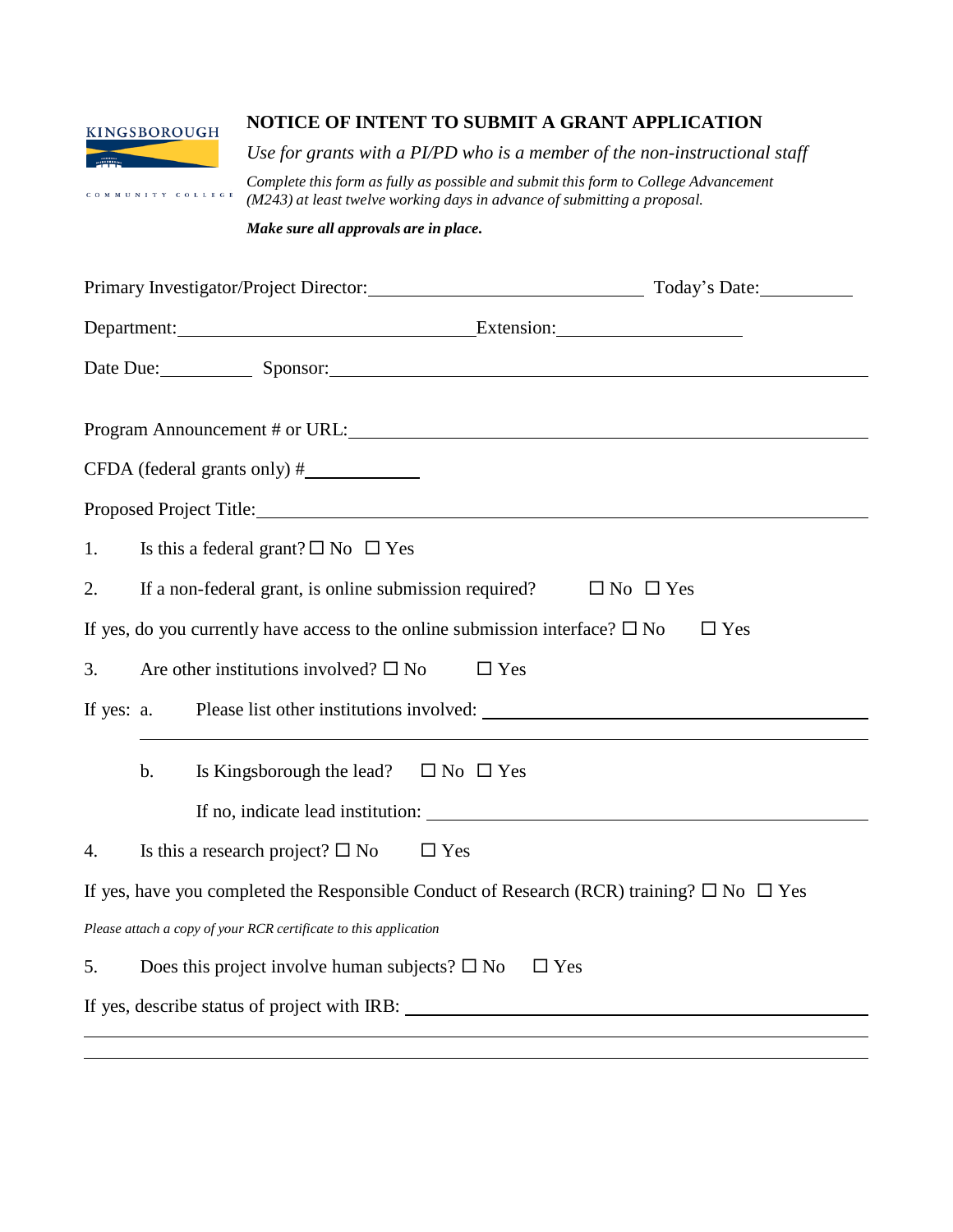| 6.                                                                                                                                                                                                                                                                                                                                                                                                                                               | Will this project require existing and/or additional space on or off campus?             |                                 |                |                                                                    |                                                                                                            |  |  |  |
|--------------------------------------------------------------------------------------------------------------------------------------------------------------------------------------------------------------------------------------------------------------------------------------------------------------------------------------------------------------------------------------------------------------------------------------------------|------------------------------------------------------------------------------------------|---------------------------------|----------------|--------------------------------------------------------------------|------------------------------------------------------------------------------------------------------------|--|--|--|
|                                                                                                                                                                                                                                                                                                                                                                                                                                                  | $\square$ No                                                                             | $\Box$ Yes                      | if yes: $\Box$ | Existing                                                           | $\Box$ On-campus                                                                                           |  |  |  |
|                                                                                                                                                                                                                                                                                                                                                                                                                                                  |                                                                                          |                                 | □              | Additional                                                         | $\Box$ Off-campus                                                                                          |  |  |  |
| Please describe space needs and additions and/or renovations to be made:<br>,我们也不会有什么。""我们的人,我们也不会有什么?""我们的人,我们也不会有什么?""我们的人,我们也不会有什么?""我们的人,我们也不会有什么?""我们的人                                                                                                                                                                                                                                                                                     |                                                                                          |                                 |                |                                                                    |                                                                                                            |  |  |  |
| 7.                                                                                                                                                                                                                                                                                                                                                                                                                                               |                                                                                          |                                 |                |                                                                    | Will this project involve the acquisition of computer hardware and/or software? $\square$ No<br>$\Box$ Yes |  |  |  |
|                                                                                                                                                                                                                                                                                                                                                                                                                                                  |                                                                                          |                                 |                |                                                                    |                                                                                                            |  |  |  |
| 8.                                                                                                                                                                                                                                                                                                                                                                                                                                               | Will this project involve the acquisition of major equipment? $\square$ No<br>$\Box$ Yes |                                 |                |                                                                    |                                                                                                            |  |  |  |
| If you answer "yes" to questions 6, 7, or 8, approval from the Vice President for Finance and<br>Administration is required on page 3 of this form.                                                                                                                                                                                                                                                                                              |                                                                                          |                                 |                |                                                                    |                                                                                                            |  |  |  |
| 9.                                                                                                                                                                                                                                                                                                                                                                                                                                               |                                                                                          |                                 |                | Are you requesting salary support for yourself? $\square$ No       | $\Box$ Yes                                                                                                 |  |  |  |
| If yes, select type and calculate where indicated below:                                                                                                                                                                                                                                                                                                                                                                                         |                                                                                          |                                 |                |                                                                    |                                                                                                            |  |  |  |
| □                                                                                                                                                                                                                                                                                                                                                                                                                                                |                                                                                          | <b>Released Time:</b>           |                |                                                                    |                                                                                                            |  |  |  |
|                                                                                                                                                                                                                                                                                                                                                                                                                                                  |                                                                                          |                                 |                | $\frac{1}{2}$ % (percent effort) x $\frac{1}{2}$ (annual salary) = | $\frac{\text{S}}{\text{S}}$<br>(A)                                                                         |  |  |  |
|                                                                                                                                                                                                                                                                                                                                                                                                                                                  | \$                                                                                       |                                 |                | $(A) \times 0.51$ (released time fringe rate) =                    | (B)<br>\$                                                                                                  |  |  |  |
|                                                                                                                                                                                                                                                                                                                                                                                                                                                  |                                                                                          |                                 |                | Total value of released time requested $(A + B) =$                 | $\frac{1}{2}$<br>(C)                                                                                       |  |  |  |
| 10.                                                                                                                                                                                                                                                                                                                                                                                                                                              |                                                                                          | Are you requesting other staff? |                | $\square$ No                                                       | $\Box$ Yes                                                                                                 |  |  |  |
| If yes, please indicate:<br>$\frac{1}{\sqrt{1-\frac{1}{2}}\sqrt{1-\frac{1}{2}}\sqrt{1-\frac{1}{2}}\sqrt{1-\frac{1}{2}}\sqrt{1-\frac{1}{2}}\sqrt{1-\frac{1}{2}}\sqrt{1-\frac{1}{2}}\sqrt{1-\frac{1}{2}}\sqrt{1-\frac{1}{2}}\sqrt{1-\frac{1}{2}}\sqrt{1-\frac{1}{2}}\sqrt{1-\frac{1}{2}}\sqrt{1-\frac{1}{2}}\sqrt{1-\frac{1}{2}}\sqrt{1-\frac{1}{2}}\sqrt{1-\frac{1}{2}}\sqrt{1-\frac{1}{2}}\sqrt{1-\frac{1}{2}}\sqrt{1-\frac{1}{2}}\sqrt{1-\frac$ |                                                                                          |                                 |                |                                                                    |                                                                                                            |  |  |  |
| If yes, will this staff member require new office space?<br>$\square$ No<br>$\Box$ Yes                                                                                                                                                                                                                                                                                                                                                           |                                                                                          |                                 |                |                                                                    |                                                                                                            |  |  |  |

**If new office space is required, approval from the Vice President for Finance and Administration is required on page 3 of this form.**